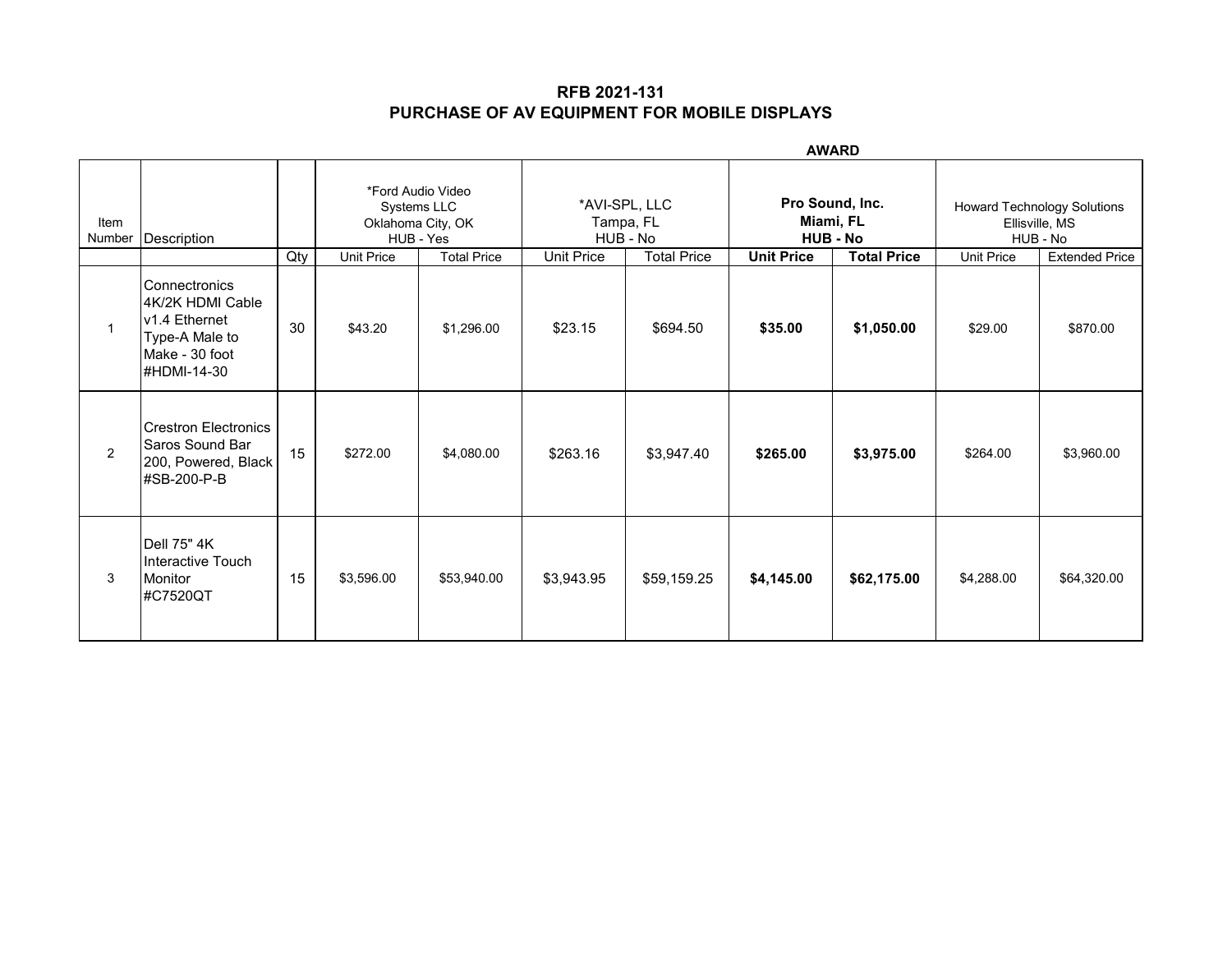| Item<br>Number | Description                                                                                           |     | Network Cabling<br>Services, Inc.<br>Carrollton, TX<br>HUB-No |             | Digital Resources, Inc.<br>Southlake, TX<br>HUB - Yes |                    | Evco Partners LP dba Burgoon<br>Company<br>Texas City, TX<br>HUB - Yes |                       |
|----------------|-------------------------------------------------------------------------------------------------------|-----|---------------------------------------------------------------|-------------|-------------------------------------------------------|--------------------|------------------------------------------------------------------------|-----------------------|
|                |                                                                                                       | Qty | <b>Unit Price</b><br><b>Total Price</b>                       |             | <b>Unit Price</b>                                     | <b>Total Price</b> | <b>Unit Price</b>                                                      | <b>Extended Price</b> |
|                | Connectronics<br>4K/2K HDMI Cable<br>v1.4 Ethernet<br>Type-A Male to<br>Make - 30 foot<br>#HDMI-14-30 | 30  | \$43.26                                                       | \$1,179.80  | \$30.45                                               | \$913.50           | \$39.19                                                                | \$1,175.70            |
| $\overline{2}$ | <b>Crestron Electronics</b><br>Saros Sound Bar<br>200, Powered, Black<br>#SB-200-P-B                  | 15  | \$311.54                                                      | \$4,673.10  | \$294.12                                              | \$4,411.80         | \$438.46                                                               | \$6,576.90            |
| 3              | Dell 75" 4K<br>Interactive Touch<br><b>Monitor</b><br>#C7520QT                                        | 15  | \$4,805.18                                                    | \$72,077.70 | \$5,145.44                                            | \$77,181.60        | \$5,600.00                                                             | \$84,000.00           |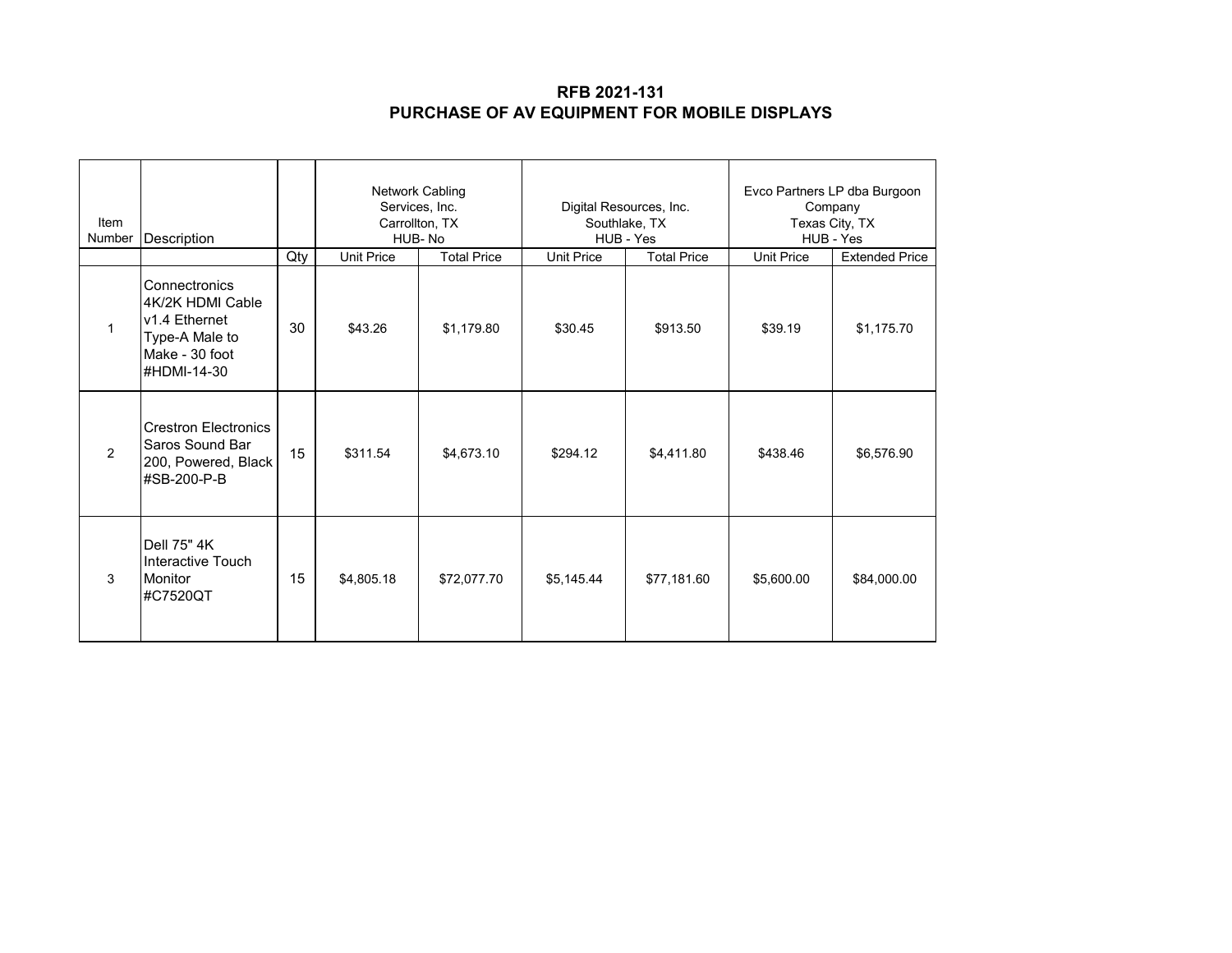|                |                                                                                          |     |                   |                                                                    | <b>AWARD</b> |                                                       |          |                                                 |                   |                                                           |  |
|----------------|------------------------------------------------------------------------------------------|-----|-------------------|--------------------------------------------------------------------|--------------|-------------------------------------------------------|----------|-------------------------------------------------|-------------------|-----------------------------------------------------------|--|
| Item<br>Number | Description                                                                              |     |                   | *Ford Audio Video<br>Systems LLC<br>Oklahoma City, OK<br>HUB - Yes |              | *AVI-SPL, LLC<br>Tampa, FL<br>HUB - No                |          | Pro Sound, Inc.<br>Miami, FL<br><b>HUB - No</b> |                   | Howard Technology Solutions<br>Ellisville, MS<br>HUB - No |  |
|                |                                                                                          | Qty | <b>Unit Price</b> | <b>Total Price</b>                                                 |              | Unit Price<br><b>Total Price</b><br><b>Unit Price</b> |          | <b>Total Price</b>                              | <b>Unit Price</b> | <b>Extended Price</b>                                     |  |
| 4              | Kramer Electronics<br>3.5mm Male to IR<br>Receiver Control<br>Cable 3'<br>#C-A35M/IRRN-3 | 15  | \$8.50            | \$127.50                                                           | \$8.11       | \$121.65                                              | \$10.25  | \$153.75                                        | \$9.00            | \$135.00                                                  |  |
| 5              | <b>Kramer Electronics</b><br>Infared Remote<br>Control<br>$\#RC$ -IR3                    | 15  | \$88.00           | \$1,320.00                                                         | \$83.95      | \$1,259.25                                            | \$90.00  | \$950.00                                        | \$85.00           | \$1,275.00                                                |  |
| 6              | Kramer Electronics<br>4x2 UHD HDMI<br><b>Matrix Switcher</b><br>#VS-42UHD                | 15  | \$583.00          | \$8,745.00                                                         | \$492.11     | \$7,381.65                                            | \$509.00 | \$7,635.00                                      | \$491.00          | \$7,365.00                                                |  |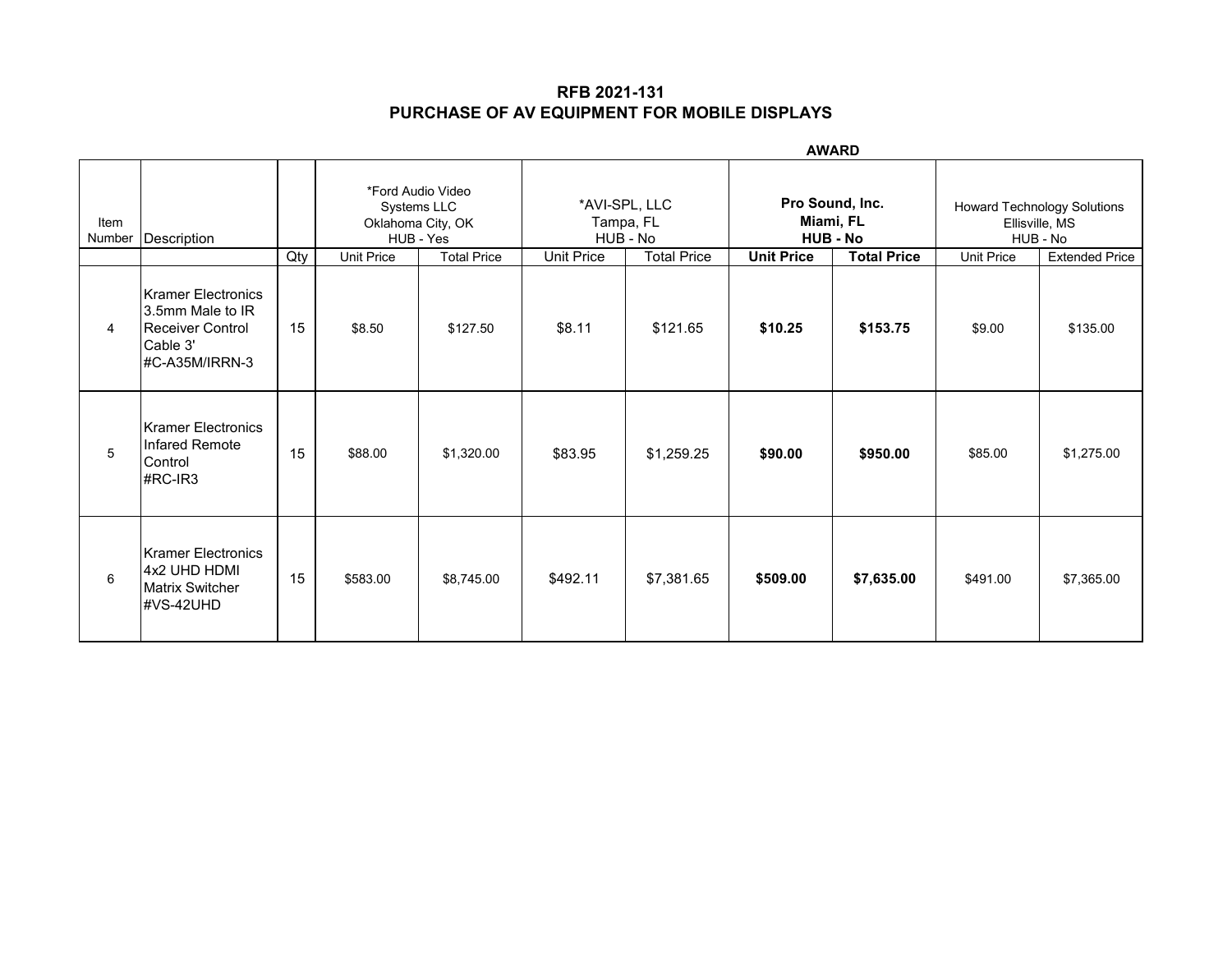| Item<br>Number | Description                                                                                            |     | Network Cabling<br>Services, Inc.<br>Carrollton, TX<br>HUB-No |            | Digital Resources, Inc.<br>Southlake, TX<br>HUB - Yes |                    | Evco Partners LP dba Burgoon<br>Company<br>Texas City, TX<br>HUB - Yes |                       |
|----------------|--------------------------------------------------------------------------------------------------------|-----|---------------------------------------------------------------|------------|-------------------------------------------------------|--------------------|------------------------------------------------------------------------|-----------------------|
|                |                                                                                                        | Qty | <b>Unit Price</b><br><b>Total Price</b>                       |            | <b>Unit Price</b>                                     | <b>Total Price</b> | <b>Unit Price</b>                                                      | <b>Extended Price</b> |
| 4              | <b>Kramer Electronics</b><br>3.5mm Male to IR<br><b>Receiver Control</b><br>Cable 3'<br>#C-A35M/IRRN-3 | 15  | \$9.39                                                        | \$140.85   | \$8.85                                                | \$132.75           | \$15.98                                                                | \$239.70              |
| 5              | Kramer Electronics<br>Infared Remote<br>Control<br>#RC-IR3                                             | 15  | \$79.75                                                       | \$1,458.90 | \$91.67                                               | \$1,375.05         | \$129.92                                                               | \$1,948.80            |
| 6              | <b>Kramer Electronics</b><br>4x2 UHD HDMI<br><b>Matrix Switcher</b><br>#VS-42UHD                       | 15  | \$576.78                                                      | \$8,651.70 | \$543.60                                              | \$8,154.00         | \$751.63                                                               | \$11,274.45           |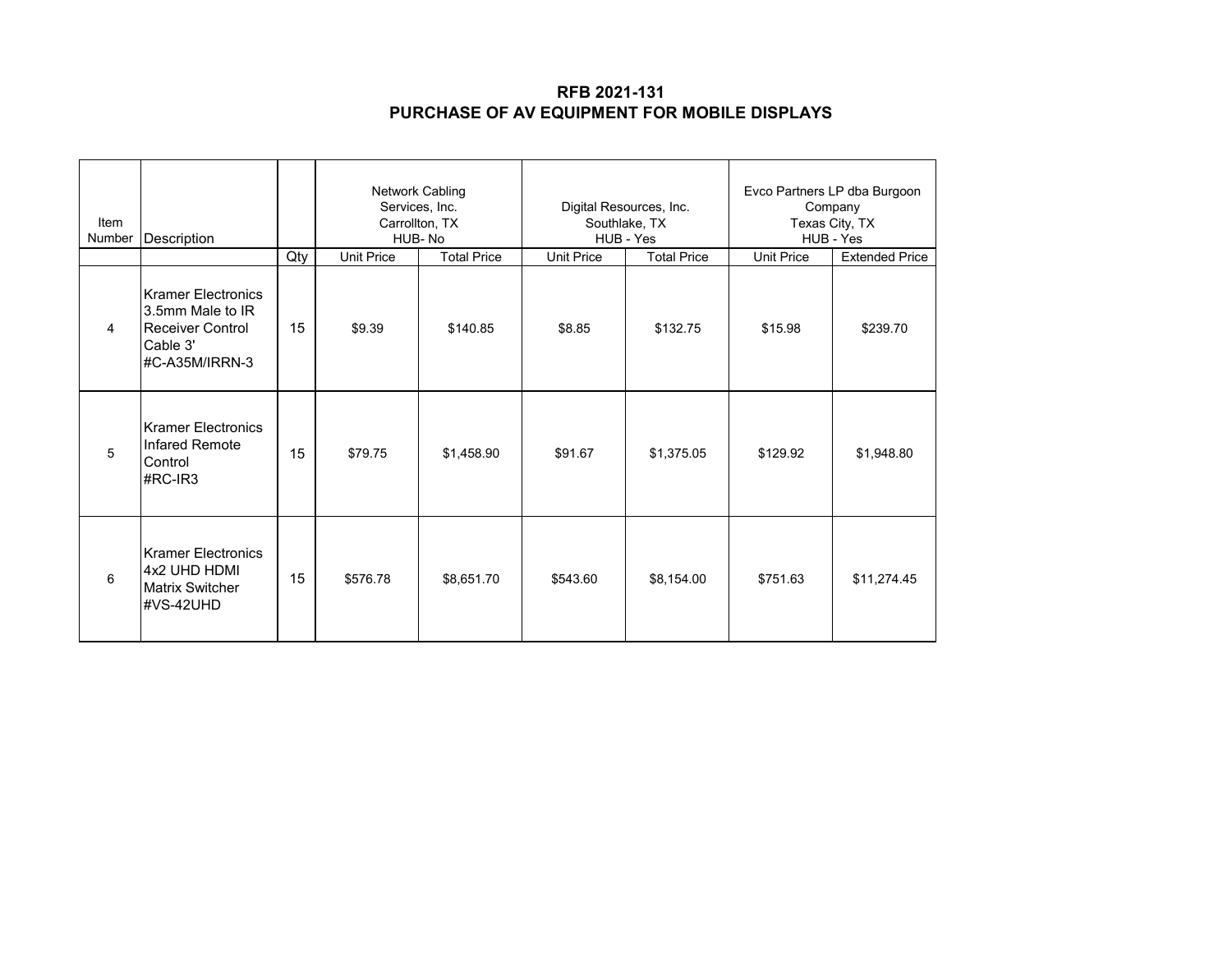| <b>AWARD</b>   |                                                                                     |     |                   |                                                                    |                                        |                                                       |                                                 |                    |                                                           |                       |
|----------------|-------------------------------------------------------------------------------------|-----|-------------------|--------------------------------------------------------------------|----------------------------------------|-------------------------------------------------------|-------------------------------------------------|--------------------|-----------------------------------------------------------|-----------------------|
| Item<br>Number | Description                                                                         |     |                   | *Ford Audio Video<br>Systems LLC<br>Oklahoma City, OK<br>HUB - Yes | *AVI-SPL, LLC<br>Tampa, FL<br>HUB - No |                                                       | Pro Sound, Inc.<br>Miami, FL<br><b>HUB - No</b> |                    | Howard Technology Solutions<br>Ellisville, MS<br>HUB - No |                       |
|                |                                                                                     | Qty | <b>Unit Price</b> | <b>Total Price</b>                                                 |                                        | Unit Price<br><b>Total Price</b><br><b>Unit Price</b> |                                                 | <b>Total Price</b> | <b>Unit Price</b>                                         | <b>Extended Price</b> |
| $\overline{7}$ | <b>Liberty AV Solutions</b><br><b>HDMI Premium 18G</b><br>CBL w/NET 6'<br>#HDPMM06F | 20  | \$12.00           | \$240.00                                                           | \$11.37                                | \$227.40                                              | \$13.75                                         | \$275.00           | \$13.00                                                   | \$260.00              |
| 8              | <b>Liberty AV Solutions</b><br>Z100 3.5SM-L/R<br>RCA Y 6' CBL<br>#Z100AY6FT         | 15  | \$5.80            | \$87.00                                                            | \$4.65                                 | \$69.75                                               | \$7.50                                          | \$112.50           | \$7.00                                                    | \$105.00              |
| 9              | Peerless-AV<br>Motorized Height<br>Adjustable Cart<br>42"-86" Displays<br>#SR598ML3 | 15  | \$1,208.00        | \$18,120.00                                                        | \$1,143.95                             | \$17,159.25                                           | \$1,229.00                                      | \$18,435.00        | \$1,499.00                                                | \$22,485.00           |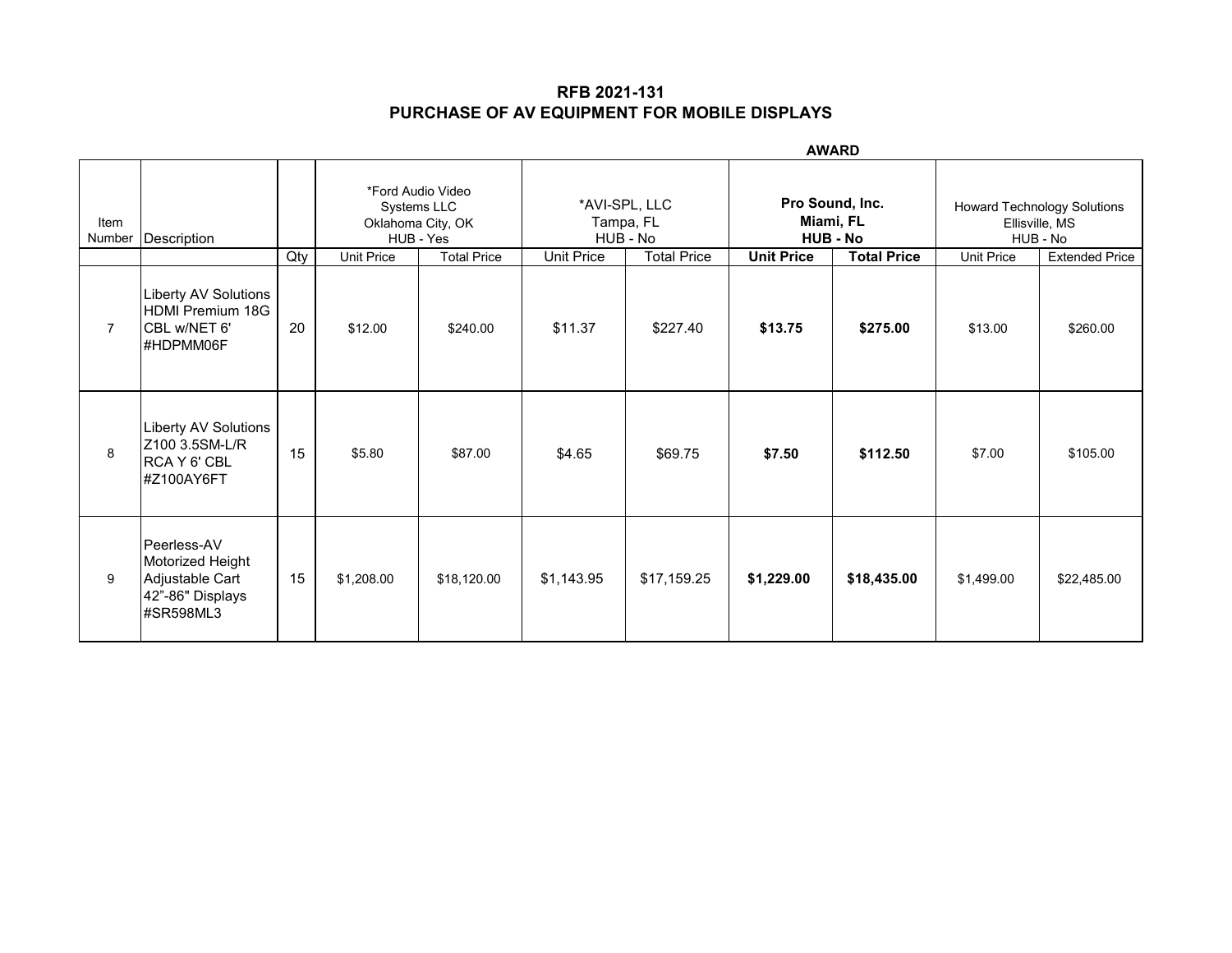| Item<br>Number | <b>Description</b>                                                                  |     | Network Cabling<br>Services, Inc.<br>Carrollton, TX<br>HUB-No |             | Digital Resources, Inc.<br>Southlake, TX<br>HUB - Yes |                    | Evco Partners LP dba Burgoon<br>Company<br>Texas City, TX<br>HUB - Yes |                       |
|----------------|-------------------------------------------------------------------------------------|-----|---------------------------------------------------------------|-------------|-------------------------------------------------------|--------------------|------------------------------------------------------------------------|-----------------------|
|                |                                                                                     | Qty | <b>Unit Price</b><br><b>Total Price</b>                       |             | <b>Unit Price</b>                                     | <b>Total Price</b> | <b>Unit Price</b>                                                      | <b>Extended Price</b> |
| $\overline{7}$ | Liberty AV Solutions<br><b>HDMI Premium 18G</b><br>CBL w/NET 6'<br>#HDPMM06F        | 20  | \$12.82                                                       | \$256.40    | \$12.68                                               | \$253.60           | \$20.37                                                                | \$407.40              |
| 8              | <b>Liberty AV Solutions</b><br>Z100 3.5SM-L/R<br>RCA Y 6' CBL<br>#Z100AY6FT         | 15  | \$5.13                                                        | \$76.95     | \$5.98                                                | \$89.70            | \$11.32                                                                | \$169.80              |
| 9              | Peerless-AV<br>Motorized Height<br>Adjustable Cart<br>42"-86" Displays<br>#SR598ML3 | 15  | \$1,479.93                                                    | \$22,198.95 | \$1,532.00                                            | \$22,980.00        | \$1,812.08                                                             | \$27,181.20           |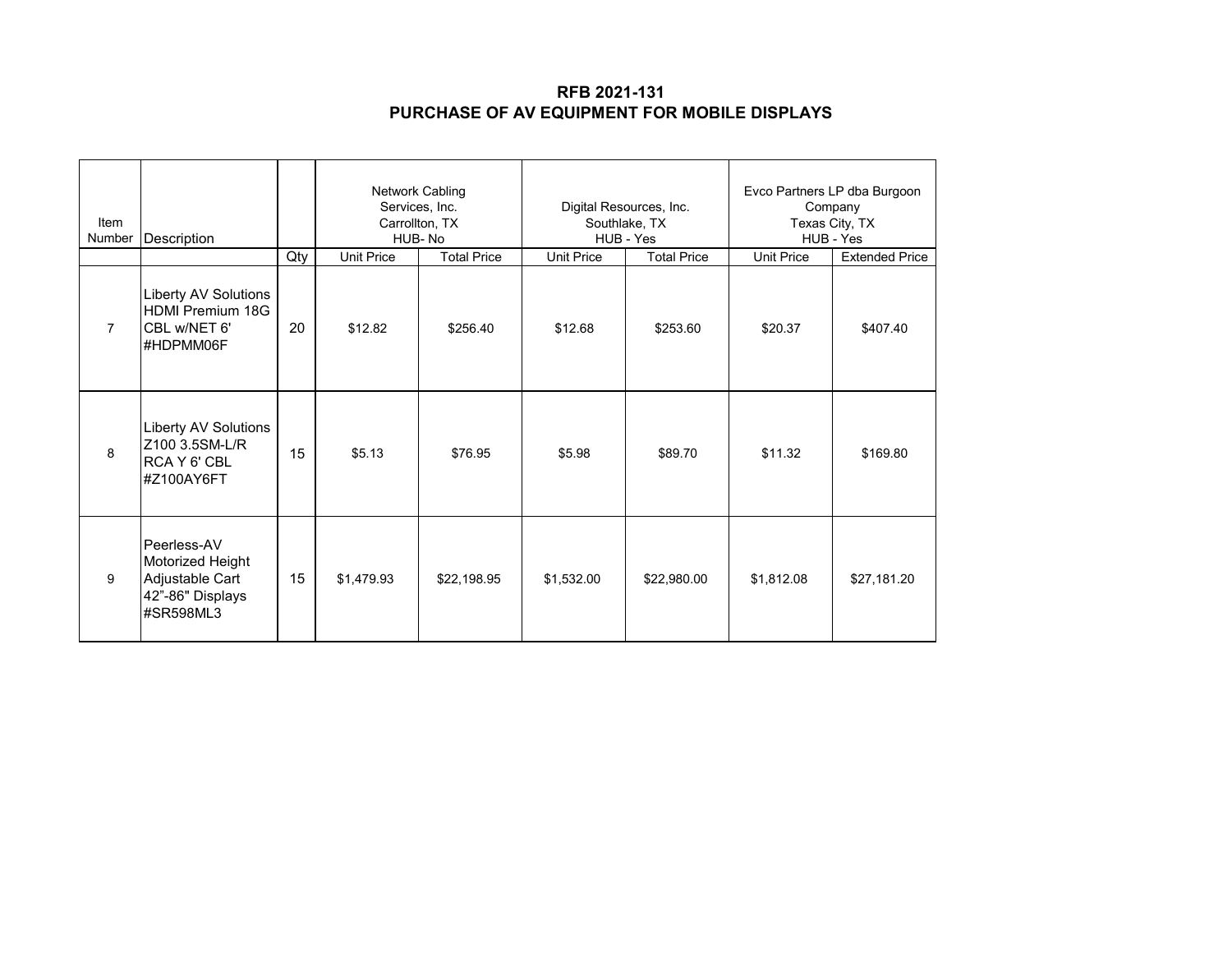|                |                                                 | <b>AWARD</b> |                                           |                                            |         |                                        |                   |                                                 |                                                                  |                       |
|----------------|-------------------------------------------------|--------------|-------------------------------------------|--------------------------------------------|---------|----------------------------------------|-------------------|-------------------------------------------------|------------------------------------------------------------------|-----------------------|
| Item<br>Number | Description                                     |              | Oklahoma City, OK<br>HUB - Yes            | *Ford Audio Video<br>Systems LLC           |         | *AVI-SPL, LLC<br>Tampa, FL<br>HUB - No |                   | Pro Sound, Inc.<br>Miami, FL<br><b>HUB - No</b> | <b>Howard Technology Solutions</b><br>Ellisville, MS<br>HUB - No |                       |
|                |                                                 | Qty          | Unit Price                                | Unit Price<br><b>Total Price</b>           |         | <b>Total Price</b>                     | <b>Unit Price</b> | <b>Total Price</b>                              | <b>Unit Price</b>                                                | <b>Extended Price</b> |
| 10             | lSanus Series 1<br>lSoundbar Mount<br>#SA405-B1 | 15           | \$11.00<br>*alternate was<br>not accepted | \$165.00<br>*alternate was<br>not accepted | *No-bid | *No-bid                                | \$27.00           | \$405.00                                        | \$25.00                                                          | \$375.00              |
| Total          |                                                 |              |                                           | \$88,120.50                                |         | \$90,020.10                            |                   | \$95,166.25                                     |                                                                  | \$101,150.00          |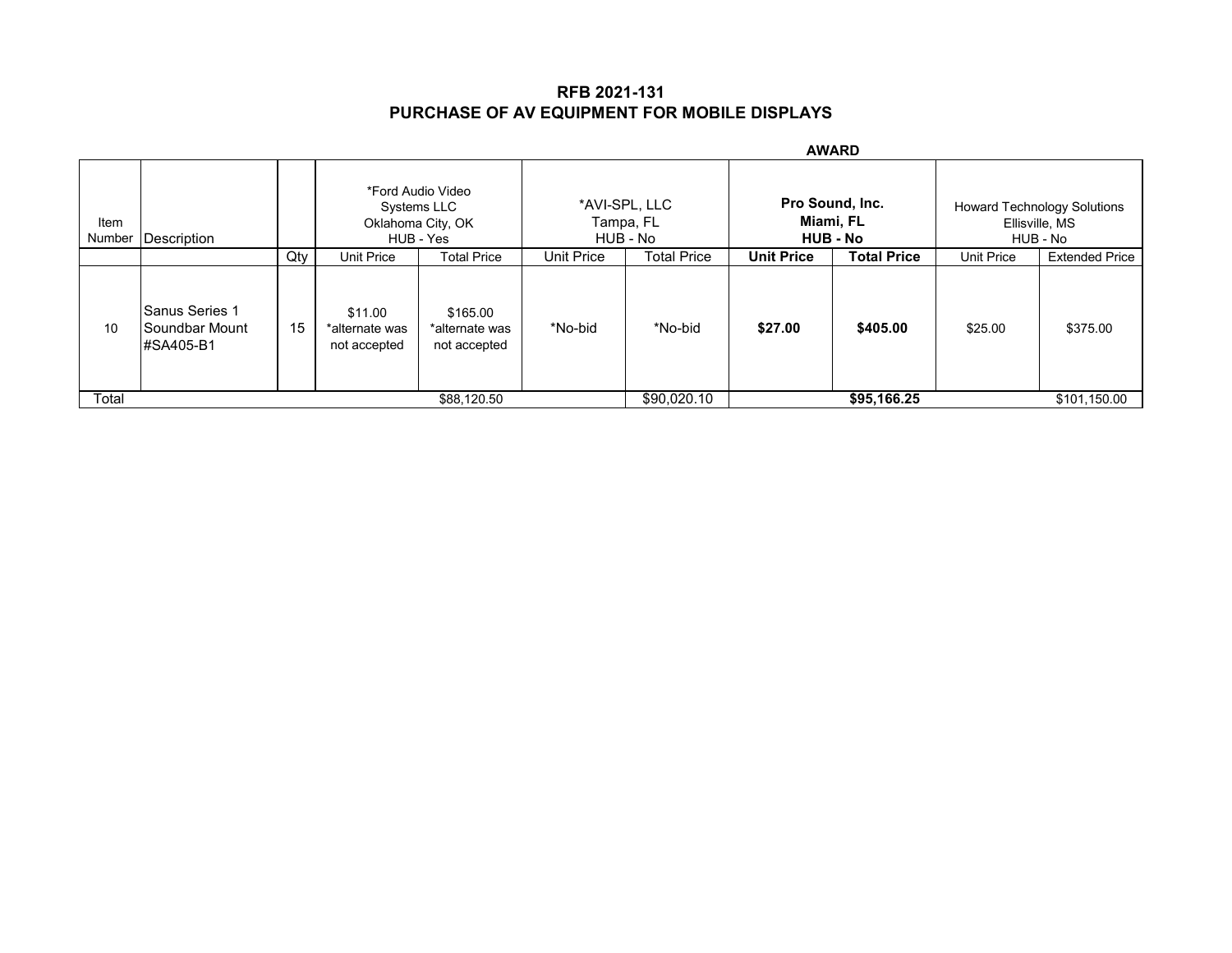| Item<br>Number | Description                                   |     | Network Cabling<br>Services, Inc.<br>Carrollton, TX<br>HUB-No |                    |                   | Digital Resources, Inc.<br>Southlake, TX<br>HUB - Yes | Evco Partners LP dba Burgoon<br>Company<br>Texas City, TX<br>HUB - Yes |                       |
|----------------|-----------------------------------------------|-----|---------------------------------------------------------------|--------------------|-------------------|-------------------------------------------------------|------------------------------------------------------------------------|-----------------------|
|                |                                               | Qty | Unit Price                                                    | <b>Total Price</b> | <b>Unit Price</b> | <b>Total Price</b>                                    | <b>Unit Price</b>                                                      | <b>Extended Price</b> |
| 10             | Sanus Series 1<br>Soundbar Mount<br>#SA405-B1 | 15  | \$40.56                                                       | \$608.40           | \$34.62           | \$519.30                                              | \$52.56                                                                | \$788.40              |
| Total          |                                               |     |                                                               | \$111,322.85       |                   | \$116,011.30                                          |                                                                        | \$133,762.35          |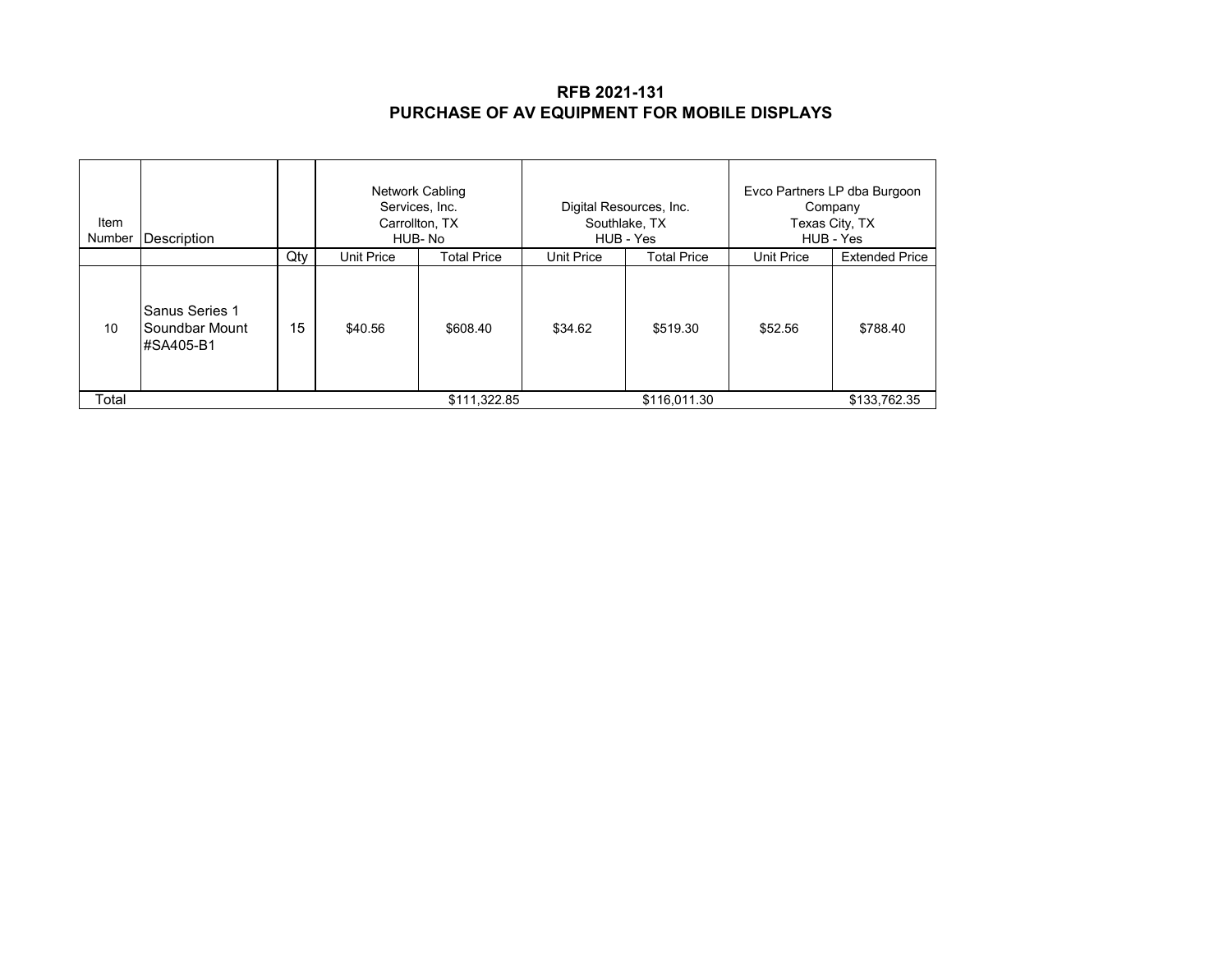**AWARD**

|                |                                                                                                       |     |                                                                             |             |                                          |                    | лилч                                            |             |
|----------------|-------------------------------------------------------------------------------------------------------|-----|-----------------------------------------------------------------------------|-------------|------------------------------------------|--------------------|-------------------------------------------------|-------------|
| Item<br>Number | Description                                                                                           |     | *Ford Audio Video<br>Systems LLC<br>Oklahoma City, OK<br>HUB - Yes          |             | ** AVI-SPL, LLC<br>Tampa, FL<br>HUB - No |                    | Pro Sound, Inc.<br>Miami, FL<br><b>HUB - No</b> |             |
|                |                                                                                                       | Qty | <b>Total Price</b><br><b>Total Price</b><br><b>Unit Price</b><br>Unit Price |             | <b>Unit Price</b>                        | <b>Total Price</b> |                                                 |             |
| $\mathbf{1}$   | Connectronics<br>4K/2K HDMI Cable<br>v1.4 Ethernet<br>Type-A Male to<br>Make - 30 foot<br>#HDMI-14-30 | 30  | \$43.20                                                                     | \$1,296.00  | \$23.15                                  | \$694.50           | \$35.00                                         | \$1,050.00  |
| $\overline{2}$ | <b>Crestron Electronics</b><br>Saros Sound Bar<br>200, Powered, Black<br>#SB-200-P-B                  | 15  | \$272.00                                                                    | \$4,080.00  | \$263.16                                 | \$3,947.40         | \$265.00                                        | \$3,975.00  |
| $\mathbf{3}$   | <b>Dell 75" 4K</b><br>Interactive Touch<br><b>Monitor</b><br>#C7520QT                                 | 15  | \$3,596.00                                                                  | \$53,940.00 | \$3,943.95                               | \$59,159.25        | \$4,145.00                                      | \$62,175.00 |

\*Apparent low-bidder did not meet specifications - bid alternate product for item 10

\*\* Second apparent low-bidder did not meet specifications - bid no-bid for item 10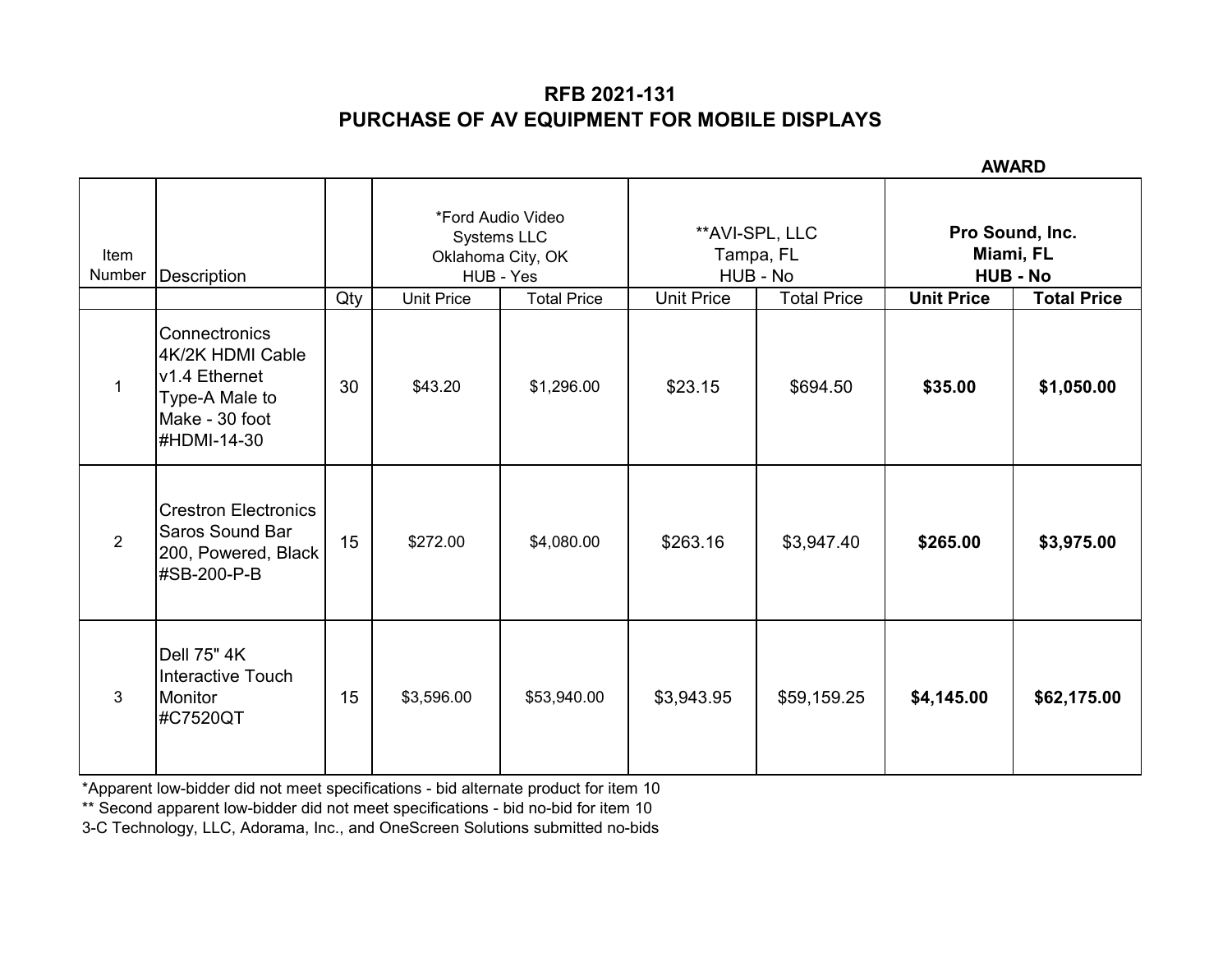| Item<br>Number | Description                                                                                           |     | Ellisville, MS<br>HUB - No | <b>Howard Technology Solutions</b> | <b>Network Cabling</b><br>Services, Inc.<br>Carrollton, TX<br>HUB-No |                    |  |
|----------------|-------------------------------------------------------------------------------------------------------|-----|----------------------------|------------------------------------|----------------------------------------------------------------------|--------------------|--|
|                |                                                                                                       | Qty | <b>Unit Price</b>          | <b>Extended Price</b>              | <b>Unit Price</b>                                                    | <b>Total Price</b> |  |
| $\mathbf 1$    | Connectronics<br>4K/2K HDMI Cable<br>v1.4 Ethernet<br>Type-A Male to<br>Make - 30 foot<br>#HDMI-14-30 | 30  | \$29.00                    | \$870.00                           | \$43.26                                                              | \$1,179.80         |  |
| $\overline{2}$ | <b>Crestron Electronics</b><br>Saros Sound Bar<br>200, Powered, Black<br>#SB-200-P-B                  | 15  | \$264.00                   | \$3,960.00                         | \$311.54                                                             | \$4,673.10         |  |
| 3              | Dell 75" 4K<br><b>Interactive Touch</b><br><b>Monitor</b><br>#C7520QT                                 | 15  | \$4,288.00                 | \$64,320.00                        | \$4,805.18                                                           | \$72,077.70        |  |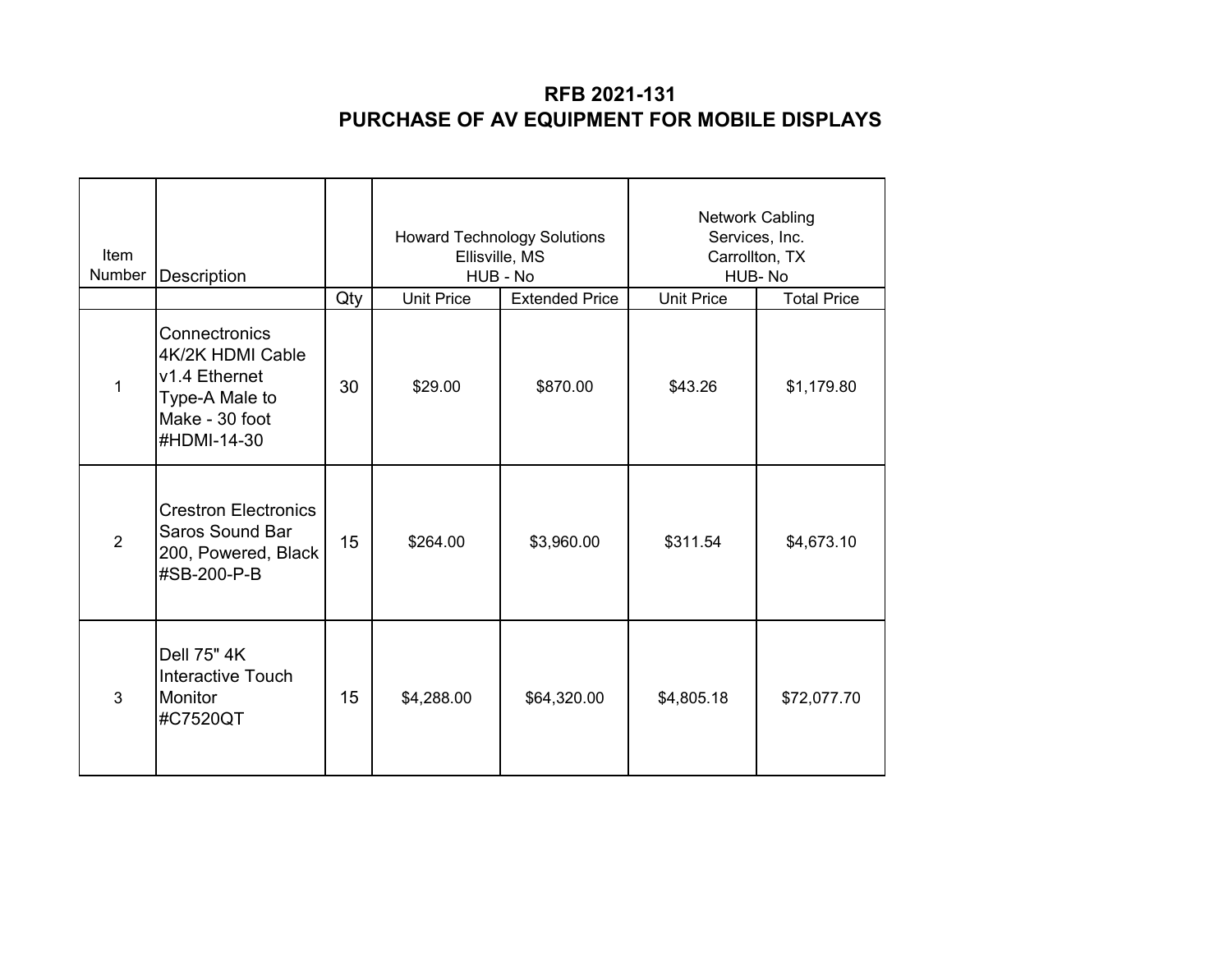| <b>Item</b><br>Number | Description                                                                                           |     | HUB - Yes         | Digital Resources, Inc.<br>Southlake, TX | Evco Partners LP dba Burgoon<br>Company<br>Texas City, TX<br>HUB - Yes |                       |  |
|-----------------------|-------------------------------------------------------------------------------------------------------|-----|-------------------|------------------------------------------|------------------------------------------------------------------------|-----------------------|--|
|                       |                                                                                                       | Qty | <b>Unit Price</b> | <b>Total Price</b>                       | <b>Unit Price</b>                                                      | <b>Extended Price</b> |  |
| 1                     | Connectronics<br>4K/2K HDMI Cable<br>v1.4 Ethernet<br>Type-A Male to<br>Make - 30 foot<br>#HDMI-14-30 | 30  | \$30.45           | \$913.50                                 | \$39.19                                                                | \$1,175.70            |  |
| 2                     | <b>Crestron Electronics</b><br><b>Saros Sound Bar</b><br>200, Powered, Black<br>#SB-200-P-B           | 15  | \$294.12          | \$4,411.80                               | \$438.46                                                               | \$6,576.90            |  |
| 3                     | Dell 75" 4K<br><b>Interactive Touch</b><br><b>Monitor</b><br>#C7520QT                                 | 15  | \$5,145.44        | \$77,181.60                              | \$5,600.00                                                             | \$84,000.00           |  |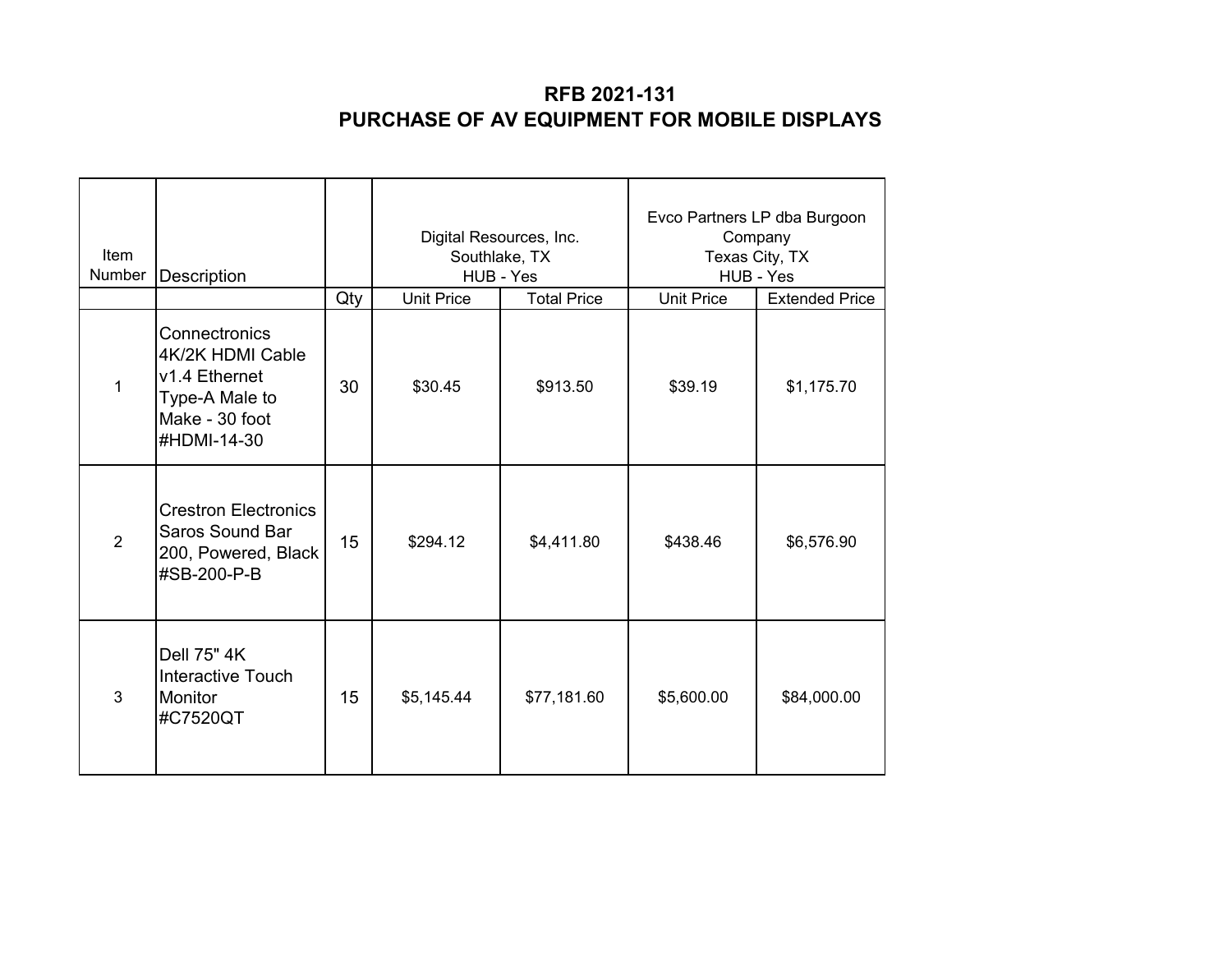**AWARD**

|                |                                                                                                          |     |                                                                    |                    |                   |                                          | лшч                                             |                    |  |
|----------------|----------------------------------------------------------------------------------------------------------|-----|--------------------------------------------------------------------|--------------------|-------------------|------------------------------------------|-------------------------------------------------|--------------------|--|
| Item<br>Number | Description                                                                                              |     | *Ford Audio Video<br>Systems LLC<br>Oklahoma City, OK<br>HUB - Yes |                    |                   | ** AVI-SPL, LLC<br>Tampa, FL<br>HUB - No | Pro Sound, Inc.<br>Miami, FL<br><b>HUB - No</b> |                    |  |
|                |                                                                                                          | Qty | <b>Unit Price</b>                                                  | <b>Total Price</b> | <b>Unit Price</b> | <b>Total Price</b>                       | <b>Unit Price</b>                               | <b>Total Price</b> |  |
| $\overline{4}$ | <b>I</b> Kramer Electronics<br>3.5mm Male to IR<br><b>Receiver Control</b><br>Cable 3'<br>#C-A35M/IRRN-3 | 15  | \$8.50                                                             | \$127.50           | \$8.11            | \$121.65                                 | \$10.25                                         | \$153.75           |  |
| 5              | Kramer Electronics<br>Infared Remote<br>Control<br>#RC-IR3                                               | 15  | \$88.00                                                            | \$1,320.00         | \$83.95           | \$1,259.25                               | \$90.00                                         | \$950.00           |  |
| $\,6\,$        | Kramer Electronics<br>4x2 UHD HDMI<br><b>Matrix Switcher</b><br>#VS-42UHD                                | 15  | \$583.00                                                           | \$8,745.00         | \$492.11          | \$7,381.65                               | \$509.00                                        | \$7,635.00         |  |

\*Apparent low-bidder did not meet specifications - bid alternate product for item 10

\*\* Second apparent low-bidder did not meet specifications - bid no-bid for item 10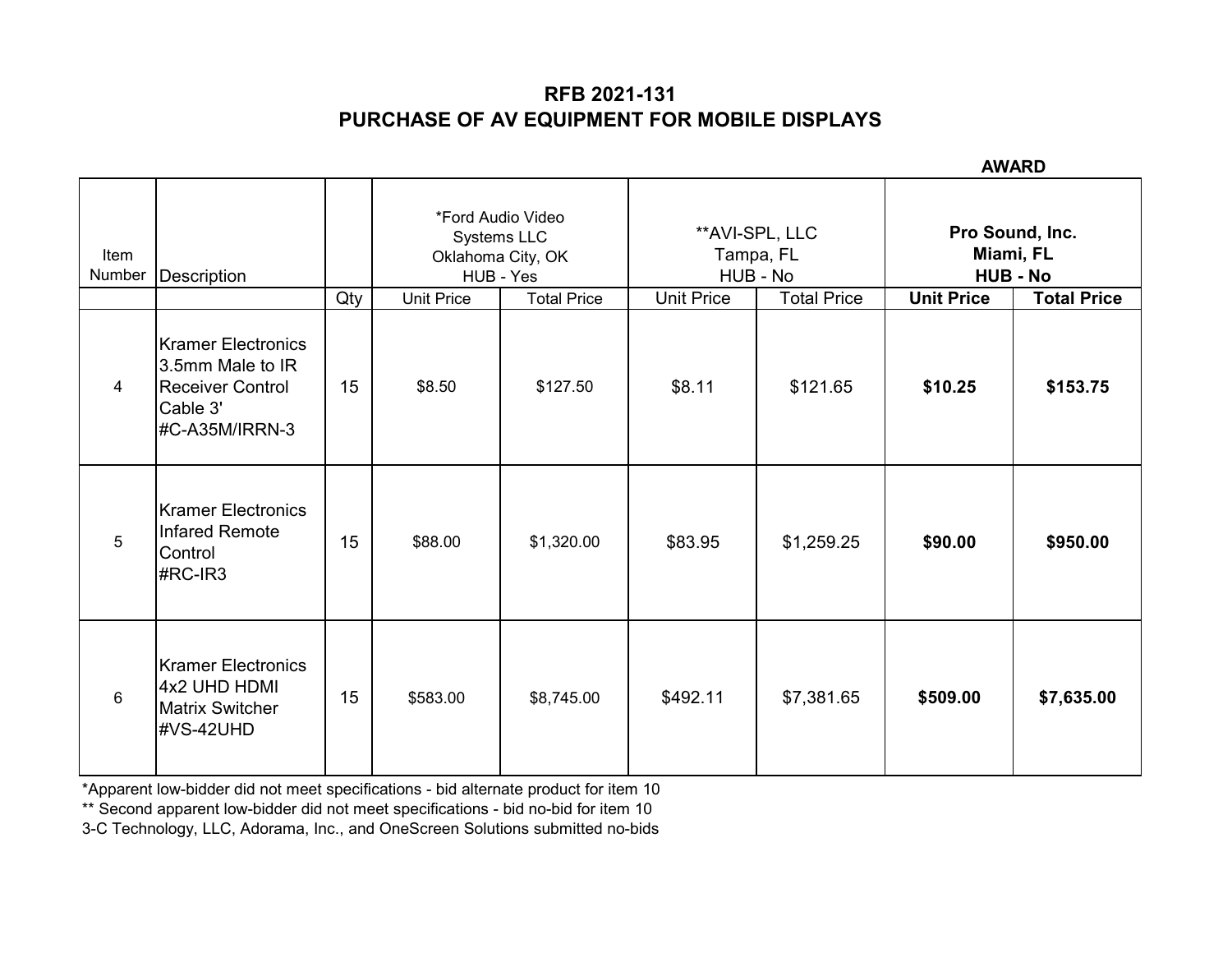| Item<br>Number | Description                                                                                            |     | <b>Howard Technology Solutions</b><br>Ellisville, MS<br>HUB - No |                       | <b>Network Cabling</b><br>Services, Inc.<br>Carrollton, TX<br>HUB-No |                    |
|----------------|--------------------------------------------------------------------------------------------------------|-----|------------------------------------------------------------------|-----------------------|----------------------------------------------------------------------|--------------------|
|                |                                                                                                        | Qty | <b>Unit Price</b>                                                | <b>Extended Price</b> | <b>Unit Price</b>                                                    | <b>Total Price</b> |
| $\overline{4}$ | <b>Kramer Electronics</b><br>3.5mm Male to IR<br><b>Receiver Control</b><br>Cable 3'<br>#C-A35M/IRRN-3 | 15  | \$9.00                                                           | \$135.00              | \$9.39                                                               | \$140.85           |
| 5              | <b>Kramer Electronics</b><br><b>Infared Remote</b><br>Control<br>#RC-IR3                               | 15  | \$85.00                                                          | \$1,275.00            | \$79.75                                                              | \$1,458.90         |
| $6\phantom{a}$ | <b>Kramer Electronics</b><br>4x2 UHD HDMI<br><b>Matrix Switcher</b><br>#VS-42UHD                       | 15  | \$491.00                                                         | \$7,365.00            | \$576.78                                                             | \$8,651.70         |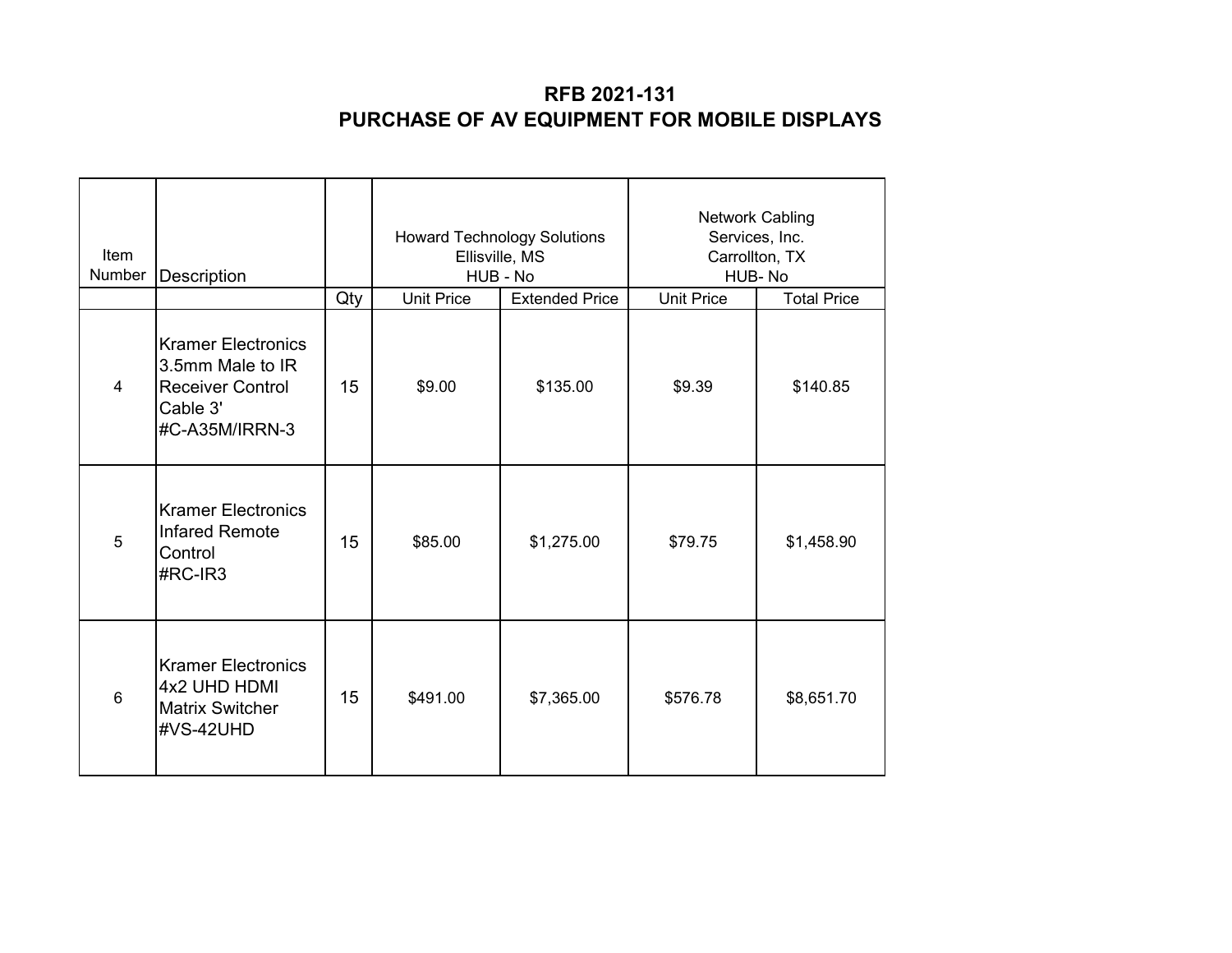| Item<br>Number | Description                                                                                            |     | Digital Resources, Inc.<br>Southlake, TX<br>HUB - Yes |                    | Evco Partners LP dba Burgoon<br>Company<br>Texas City, TX<br>HUB - Yes |                       |
|----------------|--------------------------------------------------------------------------------------------------------|-----|-------------------------------------------------------|--------------------|------------------------------------------------------------------------|-----------------------|
|                |                                                                                                        | Qty | <b>Unit Price</b>                                     | <b>Total Price</b> | <b>Unit Price</b>                                                      | <b>Extended Price</b> |
| 4              | <b>Kramer Electronics</b><br>3.5mm Male to IR<br><b>Receiver Control</b><br>Cable 3'<br>#C-A35M/IRRN-3 | 15  | \$8.85                                                | \$132.75           | \$15.98                                                                | \$239.70              |
| 5              | <b>Kramer Electronics</b><br><b>Infared Remote</b><br>Control<br>#RC-IR3                               | 15  | \$91.67                                               | \$1,375.05         | \$129.92                                                               | \$1,948.80            |
| 6              | <b>Kramer Electronics</b><br>4x2 UHD HDMI<br><b>Matrix Switcher</b><br>#VS-42UHD                       | 15  | \$543.60                                              | \$8,154.00         | \$751.63                                                               | \$11,274.45           |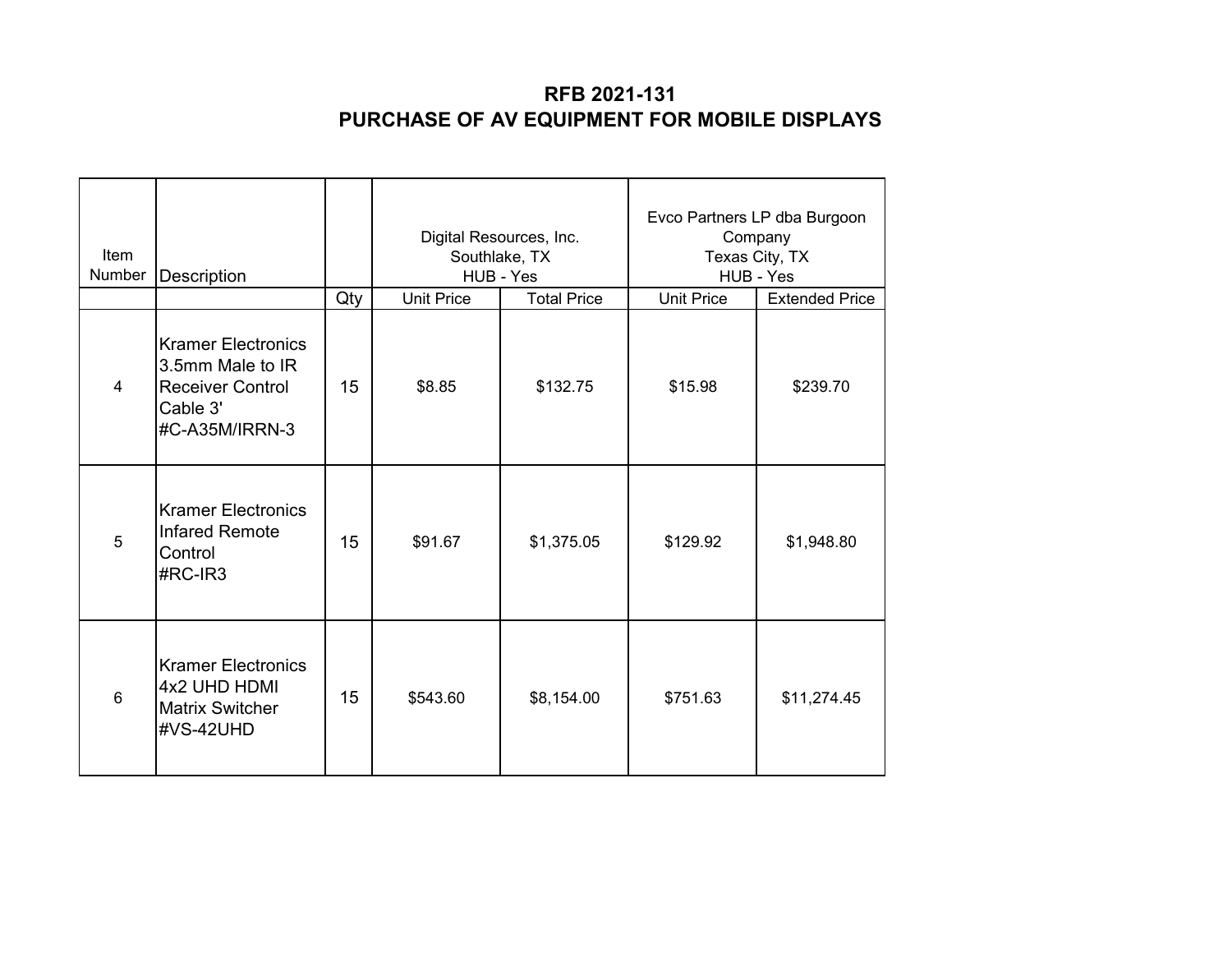**AWARD**

| Item<br>Number | Description                                                                         |     | *Ford Audio Video<br>Systems LLC<br>Oklahoma City, OK<br>HUB - Yes |                    | **AVI-SPL, LLC<br>Tampa, FL<br>HUB - No |                    | Pro Sound, Inc.<br>Miami, FL<br><b>HUB - No</b> |                    |
|----------------|-------------------------------------------------------------------------------------|-----|--------------------------------------------------------------------|--------------------|-----------------------------------------|--------------------|-------------------------------------------------|--------------------|
|                |                                                                                     | Qty | <b>Unit Price</b>                                                  | <b>Total Price</b> | <b>Unit Price</b>                       | <b>Total Price</b> | <b>Unit Price</b>                               | <b>Total Price</b> |
| $\overline{7}$ | <b>Liberty AV Solutions</b><br><b>HDMI Premium 18G</b><br>CBL w/NET 6'<br>#HDPMM06F | 20  | \$12.00                                                            | \$240.00           | \$11.37                                 | \$227.40           | \$13.75                                         | \$275.00           |
| 8              | <b>Liberty AV Solutions</b><br>Z100 3.5SM-L/R<br>RCA Y 6' CBL<br>#Z100AY6FT         | 15  | \$5.80                                                             | \$87.00            | \$4.65                                  | \$69.75            | \$7.50                                          | \$112.50           |
| 9              | Peerless-AV<br>Motorized Height<br>Adjustable Cart<br>42"-86" Displays<br>#SR598ML3 | 15  | \$1,208.00                                                         | \$18,120.00        | \$1,143.95                              | \$17,159.25        | \$1,229.00                                      | \$18,435.00        |

\*Apparent low-bidder did not meet specifications - bid alternate product for item 10

\*\* Second apparent low-bidder did not meet specifications - bid no-bid for item 10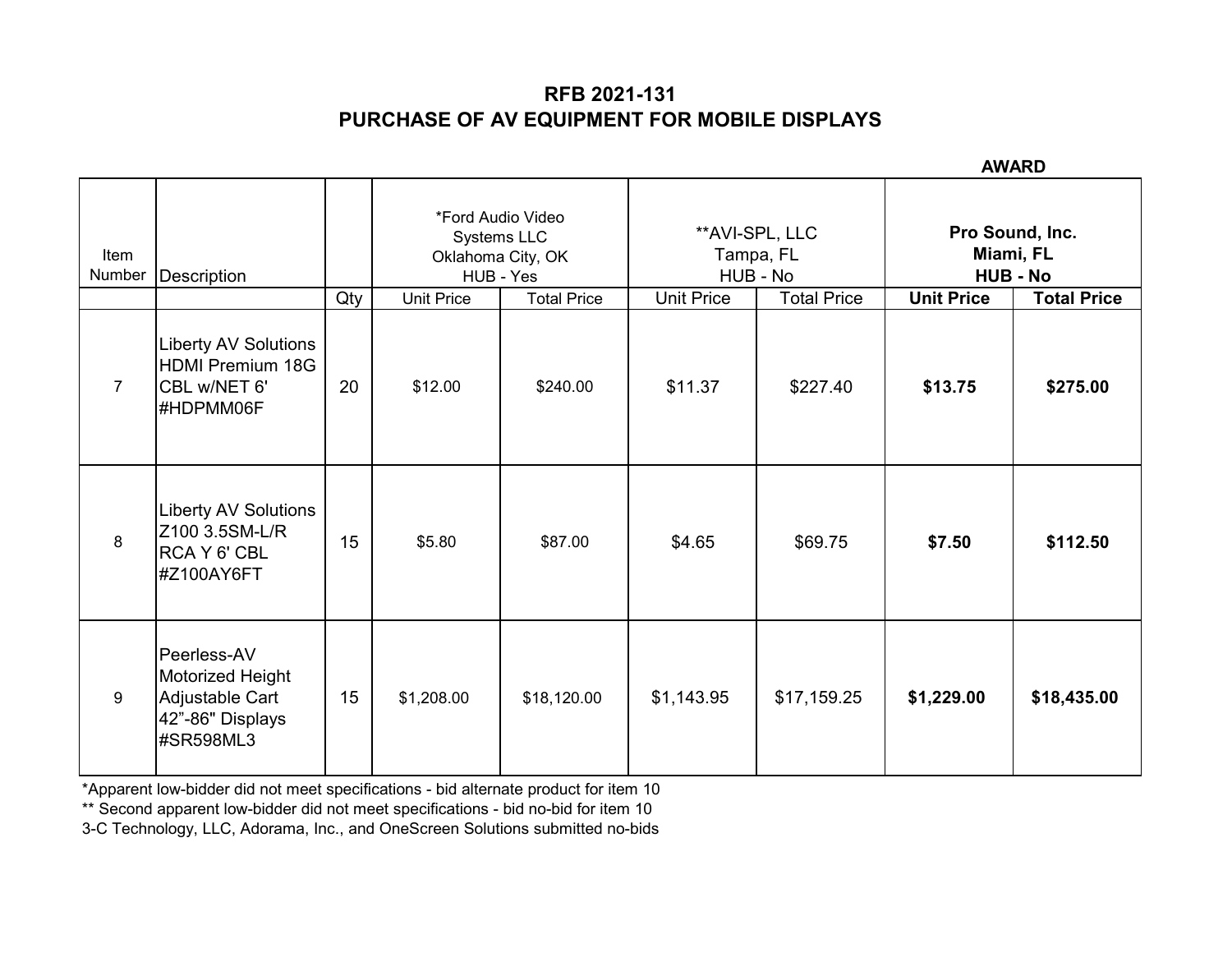| Item<br>Number | Description                                                                         |     | <b>Howard Technology Solutions</b><br>Ellisville, MS<br>HUB - No |                       | <b>Network Cabling</b><br>Services, Inc.<br>Carrollton, TX<br>HUB-No |                    |
|----------------|-------------------------------------------------------------------------------------|-----|------------------------------------------------------------------|-----------------------|----------------------------------------------------------------------|--------------------|
|                |                                                                                     | Qty | <b>Unit Price</b>                                                | <b>Extended Price</b> | <b>Unit Price</b>                                                    | <b>Total Price</b> |
| $\overline{7}$ | <b>Liberty AV Solutions</b><br><b>HDMI Premium 18G</b><br>CBL w/NET 6'<br>#HDPMM06F | 20  | \$13.00                                                          | \$260.00              | \$12.82                                                              | \$256.40           |
| 8              | <b>Liberty AV Solutions</b><br>Z100 3.5SM-L/R<br>RCA Y 6' CBL<br>#Z100AY6FT         | 15  | \$7.00                                                           | \$105.00              | \$5.13                                                               | \$76.95            |
| 9              | Peerless-AV<br>Motorized Height<br>Adjustable Cart<br>42"-86" Displays<br>#SR598ML3 | 15  | \$1,499.00                                                       | \$22,485.00           | \$1,479.93                                                           | \$22,198.95        |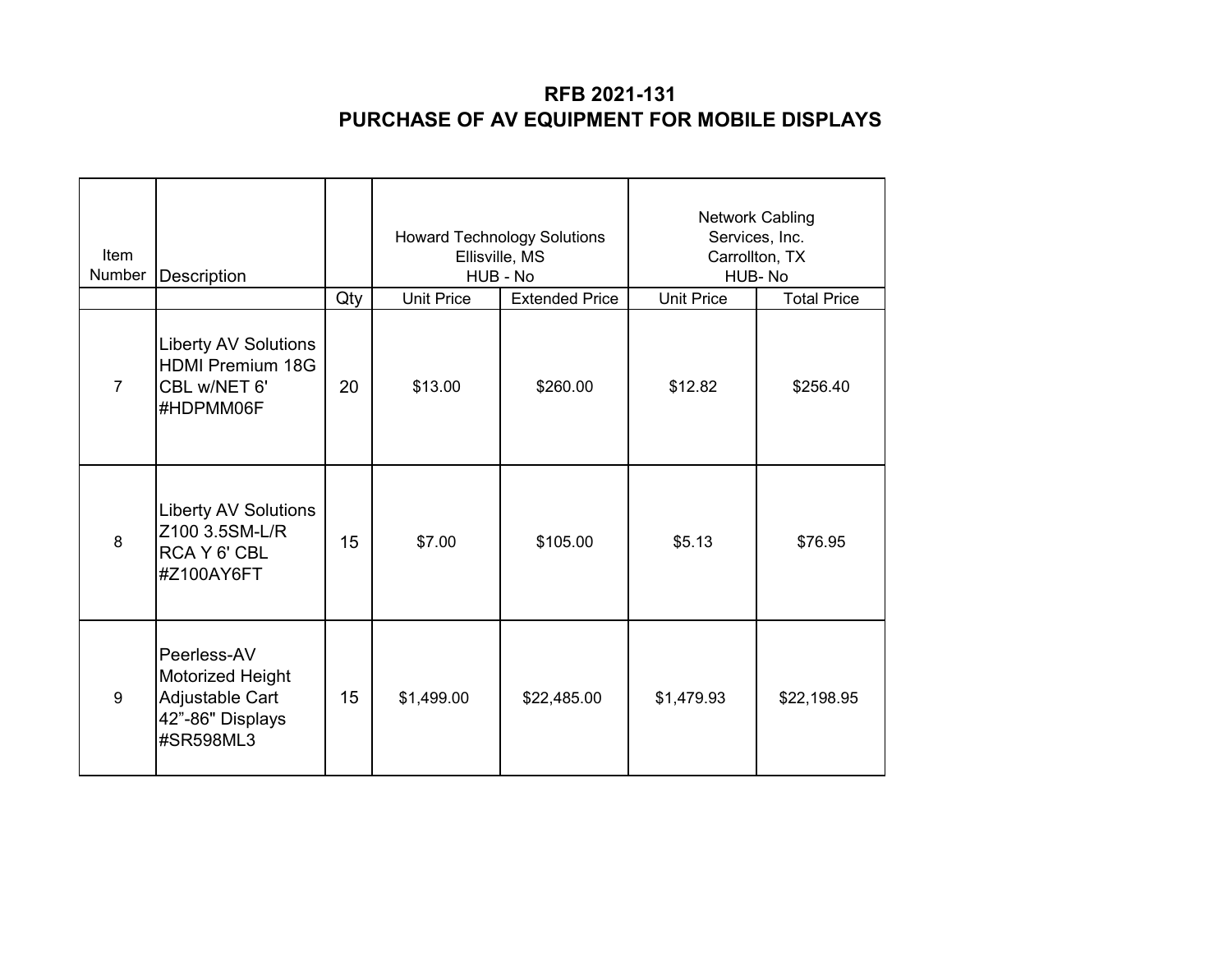| Item<br>Number | Description                                                                         |     | Digital Resources, Inc.<br>Southlake, TX<br>HUB - Yes |                    | Evco Partners LP dba Burgoon<br>Company<br>Texas City, TX<br>HUB - Yes |                       |
|----------------|-------------------------------------------------------------------------------------|-----|-------------------------------------------------------|--------------------|------------------------------------------------------------------------|-----------------------|
|                |                                                                                     | Qty | <b>Unit Price</b>                                     | <b>Total Price</b> | <b>Unit Price</b>                                                      | <b>Extended Price</b> |
| $\overline{7}$ | <b>Liberty AV Solutions</b><br><b>HDMI Premium 18G</b><br>CBL w/NET 6'<br>#HDPMM06F | 20  | \$12.68                                               | \$253.60           | \$20.37                                                                | \$407.40              |
| 8              | <b>Liberty AV Solutions</b><br>Z100 3.5SM-L/R<br>RCA Y 6' CBL<br>#Z100AY6FT         | 15  | \$5.98                                                | \$89.70            | \$11.32                                                                | \$169.80              |
| 9              | Peerless-AV<br>Motorized Height<br>Adjustable Cart<br>42"-86" Displays<br>#SR598ML3 | 15  | \$1,532.00                                            | \$22,980.00        | \$1,812.08                                                             | \$27,181.20           |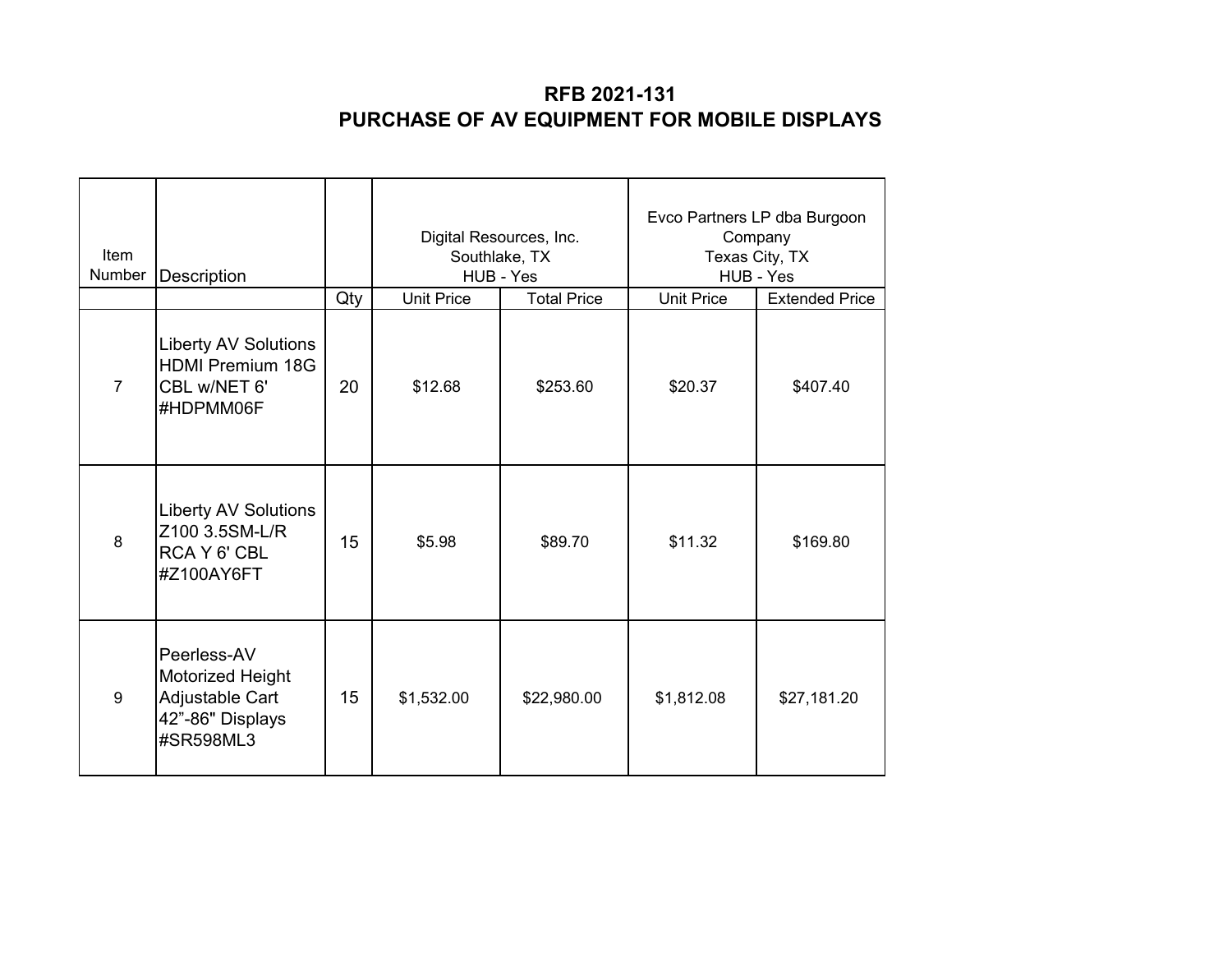**AWARD**

|                |                                                             |     |                                               |                                            |                   |                             |                                                 | <b>AVVARD</b>      |  |
|----------------|-------------------------------------------------------------|-----|-----------------------------------------------|--------------------------------------------|-------------------|-----------------------------|-------------------------------------------------|--------------------|--|
| Item<br>Number | Description                                                 |     | *Ford Audio Video<br>Systems LLC<br>HUB - Yes | Oklahoma City, OK                          | HUB - No          | **AVI-SPL, LLC<br>Tampa, FL | Pro Sound, Inc.<br>Miami, FL<br><b>HUB - No</b> |                    |  |
|                |                                                             | Qty | Unit Price                                    | <b>Total Price</b>                         | <b>Unit Price</b> | <b>Total Price</b>          | <b>Unit Price</b>                               | <b>Total Price</b> |  |
| 10             | <b>Sanus Series 1</b><br><b>Soundbar Mount</b><br>#SA405-B1 | 15  | \$11.00<br>*alternate was<br>not accepted     | \$165.00<br>*alternate was<br>not accepted | *No-bid           | *No-bid                     | \$27.00                                         | \$405.00           |  |
| Total          |                                                             |     |                                               | \$88,120.50                                |                   | \$90,020.10                 |                                                 | \$95,166.25        |  |

\*Apparent low-bidder did not meet specifications - bid alternate product for item 10

\*\* Second apparent low-bidder did not meet specifications - bid no-bid for item 10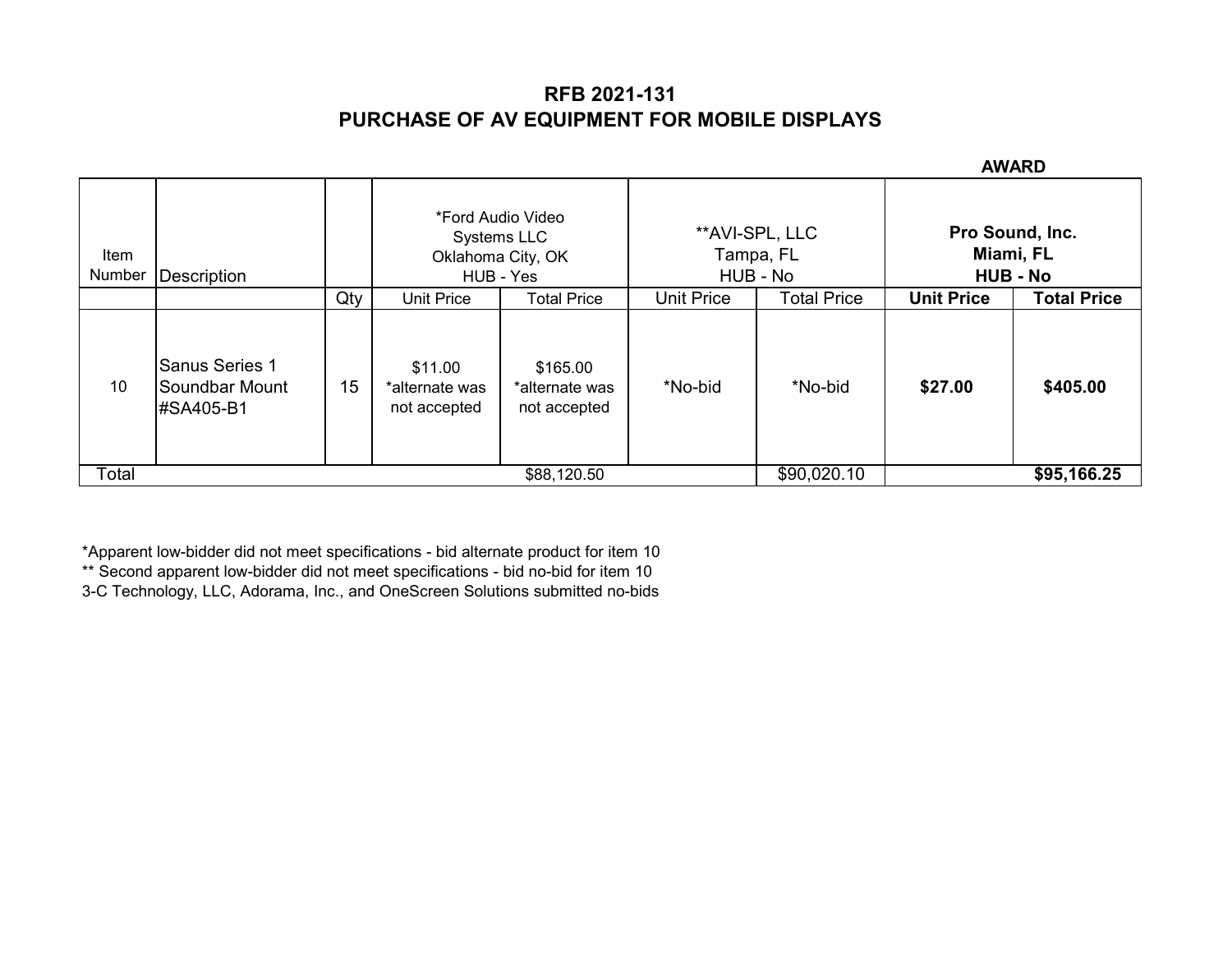| <b>Item</b><br>Number | <b>Description</b>                                   |     |            | <b>Howard Technology Solutions</b><br>Ellisville, MS<br>HUB - No | <b>Network Cabling</b><br>Services, Inc.<br>HUB-No | Carrollton, TX     |
|-----------------------|------------------------------------------------------|-----|------------|------------------------------------------------------------------|----------------------------------------------------|--------------------|
|                       |                                                      | Qty | Unit Price | <b>Extended Price</b>                                            | <b>Unit Price</b>                                  | <b>Total Price</b> |
| 10                    | <b>Sanus Series 1</b><br>Soundbar Mount<br>#SA405-B1 | 15  | \$25.00    | \$375.00                                                         | \$40.56                                            | \$608.40           |
| Total                 |                                                      |     |            | \$101,150.00                                                     |                                                    | \$111,322.85       |